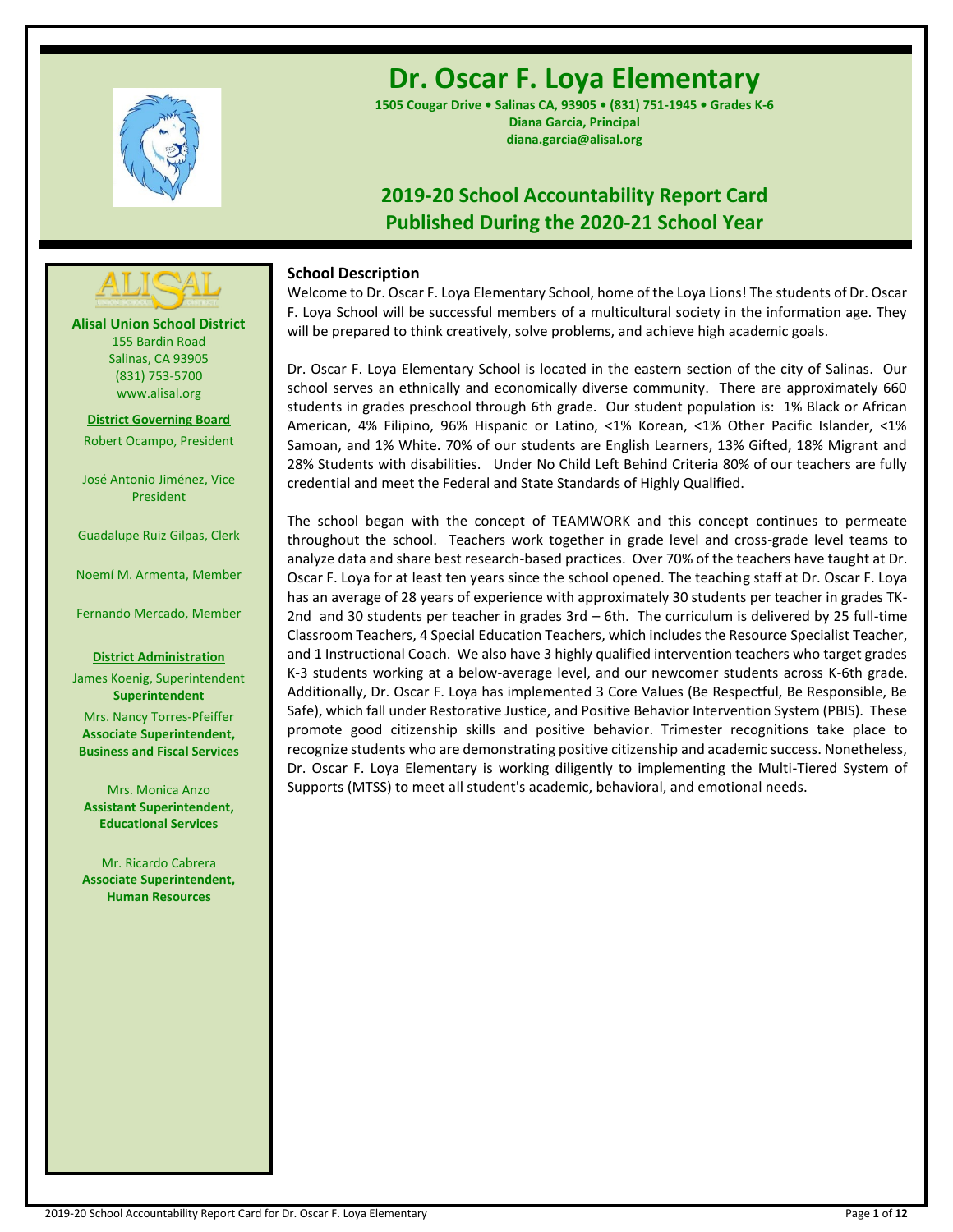A strong instructional leadership team supports the efforts of staff to help shape classroom instruction and determine the best use of the school's resources. The Instructional Leadership Team consists of one teacher per grade level, including a Special Education teacher, and our Instructional Coach. Our school has aligned curriculum with the California State Common Core Standards and State Board adopted textbooks. The curriculum being delivered has a planned sequence of instruction and learning experiences appropriate to the various developmental levels of students. To achieve our school vision and to meet the state Academic Performance Index (API) and Adequate Yearly Progress (AYP) targets, we have set rigorous academic goals for our students. We instill positivity and motivation to all our students and hold them accountable for meeting learning targets. Teachers hold each other accountable by delivering effective instructional practices in the classroom, and consistently reviewing and modifying instruction based on student data. As a committed staff, we believe every child will be a proficient and independent reader by the end of third grade, and every child will meet grade-level standards in language arts and mathematics. Our committed teachers will integrate the use of technology to enhance standards-based instruction and English Language Development, teachers will participate in professional development that supports the core academic subjects, focusing on Common Core Standards, 8 Mathematical Practices, English & Spanish Language Arts, and English Language Development. Our staff is also committed to continuous professional development in academic language and writing via Guided Language Acquisition Design and Write up a STORM strategies. Teachers are trained and coached by an additional coach to support the effective delivery of instruction, hence student learning. In addition, the library is a media center utilized by students, as well as the school community. The library is open daily from 7:30 a.m. to 5 p.m. Parents have a set time in which they are allowed to come read and take Accelerated Reader Quizzes with their child. It is a way to motivate our students and have parents involved. Nonetheless, our staff will provide parents with information and feedback on their children's academic progress and encourage parents to become involved in school activities.

For our second language learners, there is a One-Way Program offered in Kindergarten-Third Grade, and a Bilingual Transference Program for fourth-grade students. Kinder through 6th-grade students is taught in English only or Structured English Immersion Programs. As students transition to English Only Instruction they are supported by offering struggling students or students who are not meeting standards levels in K-3rd grade with additional English Language Arts support by their homeroom teacher or instructional coach, as well as the K-3 intervention teacher. In addition, every English Learner receives English Language Development Support in their classrooms. Teachers provide our English Learners with different scaffolds, such as graphic organizers via GLAD and STORM, visual supports, picture cards, realia, language/sentence frames, and others. We continue to equip English Learners with the English language skills needed for academic success through daily English Language Development.

Dr. Oscar F. Loya has an on-site State Preschool Program via Title I and Migrant Education Program that serves students that are 3 to 4 years of age. Most students from the state preschool attend kindergarten at Dr. Oscar F. Loya. We also offer twice a week First Five opportunities for parents and children ages 0-5.

In order to meet the emotional needs of our students, Dr. Oscar F. Loya Elementary provides counseling services via our District counselor, which also provides parenting workshops and classroom demonstrations. A Monterey County Behavioral Health therapist is also available to provide emotional support to students suffering from emotional disturbances/traumas (i.e. abuse, domestic violence, grief/loss, divorce/separation, gangs, drugs/alcohol, etc...). A check-in/check-out system is in place to support our Tier 3 students under the emotional umbrella. Behavioral Paraeducators also provide services to students in Tier 3 needing behavior and emotional interventions/supports. These services are rendered by a highly qualified Behavioral Specialist, who works 1:1 on a daily basis with the learner. A behavioral analyst is assigned to a student to gather data and work closely with the classroom teacher, and families. Additionally, parents, teachers, administrations, and Behavioral Specialist staff hold meetings regularly to discuss students' progress, concerns, and or additional supports.

The School Site Council in a combination with the ELAC Committee meets monthly to review student achievement data, analyze the effectiveness of programs, determine the progress of actions in the school plan, share effective parenting workshops, and revise the school plan as needed.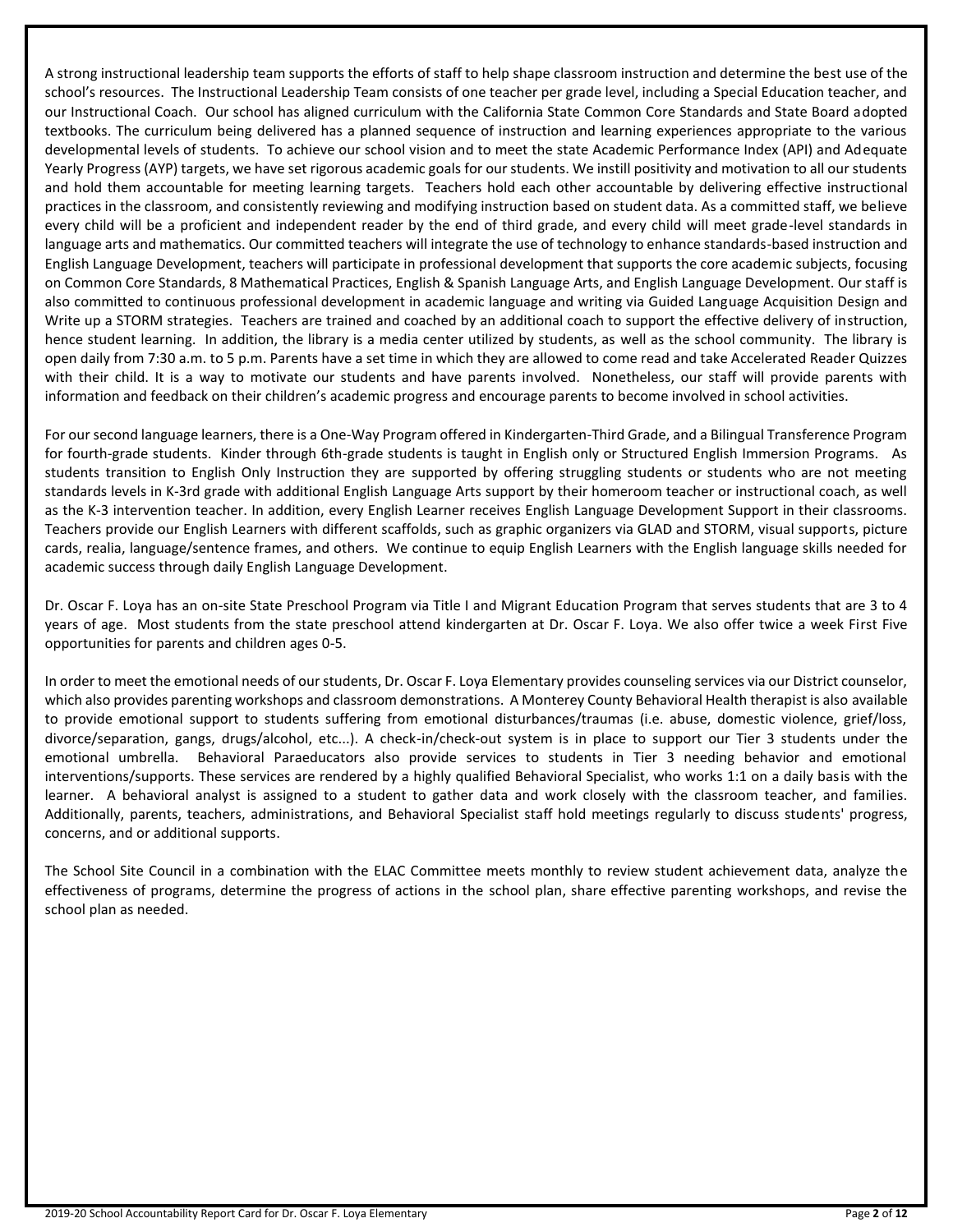# **About the SARC**

By February 1 of each year, every school in California is required by state law to publish a School Accountability Report Card (SARC). The SARC contains information about the condition and performance of each California public school. Under the Local Control Funding Formula (LCFF) all local educational agencies (LEAs) are required to prepare a Local Control and Accountability Plan (LCAP), which describes how they intend to meet annual school-specific goals for all pupils, with specific activities to address state and local priorities. Additionally, data reported in an LCAP is to be consistent with data reported in the SARC.

- For more information about SARC requirements and access to prior year reports, see the California Department of Education (CDE) SARC web page at [https://www.cde.ca.gov/ta/ac/sa/.](https://www.cde.ca.gov/ta/ac/sa/)
- For more information about the LCFF or the LCAP, see the CDE LCFF webpage a[t https://www.cde.ca.gov/fg/aa/lc/.](https://www.cde.ca.gov/fg/aa/lc/)
- For additional information about the school, parents/guardians and community members should contact the school principal or the district office.

### **2019-20 Student Enrollment by Grade Level**

| <b>Grade Level</b>      | <b>Number of Students</b> |
|-------------------------|---------------------------|
| Kindergarten            | 101                       |
| Grade 1                 | 85                        |
| Grade 2                 | 81                        |
| Grade 3                 | 106                       |
| Grade 4                 | 101                       |
| Grade 5                 | 99                        |
| Grade 6                 | 97                        |
| <b>Total Enrollment</b> | 670                       |

**2019-20 Student Enrollment by Group**

| Group                             | <b>Percent of Total Enrollment</b> |
|-----------------------------------|------------------------------------|
| <b>Black or African American</b>  | 0.1                                |
| Asian                             | 1.8                                |
| Filipino                          | 1.6                                |
| <b>Hispanic or Latino</b>         | 94.3                               |
| White                             | 0.6                                |
| <b>Two or More Races</b>          | 0.6                                |
| Socioeconomically Disadvantaged   | 90                                 |
| <b>English Learners</b>           | 55.4                               |
| <b>Students with Disabilities</b> | 8.7                                |
| Foster Youth                      | 0.1                                |
| <b>Homeless</b>                   | 11.8                               |

# **A. Conditions of Learning**

### **State Priority: Basic**

The SARC provides the following information relevant to the State priority: Basic (Priority 1):

- Degree to which teachers are appropriately assigned and fully credentialed in the subject area and for the pupils they are teaching;
- Pupils have access to standards-aligned instructional materials; and
- School facilities are maintained in good repair

| <b>Teacher Credentials for Dr. Oscar F. Loya</b> |    | 18-19 19-20 20-21 |    |
|--------------------------------------------------|----|-------------------|----|
| <b>With Full Credential</b>                      | 18 | 24                | 28 |
| <b>Without Full Credential</b>                   |    |                   |    |
| Teaching Outside Subject Area of Competence      |    |                   |    |

| <b>Teacher Credentials for Alisal Union School</b> | $18-19$ | $19-20$ | $120-21$ |
|----------------------------------------------------|---------|---------|----------|
| <b>With Full Credential</b>                        |         |         | 25       |
| Without Full Credential                            |         |         |          |
| Teaching Outside Subject Area of Competence        |         |         |          |

**Teacher Misassignments and Vacant Teacher Positions at Dr. Oscar F. Loya Elementary**

| <b>Indicator</b>                | 18-19 | $19-20$ | $20 - 21$ |
|---------------------------------|-------|---------|-----------|
| Teachers of English Learners    |       |         |           |
| Total Teacher Misassignments*   |       |         |           |
| <b>Vacant Teacher Positions</b> |       |         |           |

Note: "Misassignments" refers to the number of positions filled by teachers who lack legal authorization to teach that grade level, subject area, student group, etc. \*Total Teacher Misassignments includes the number of Misassignments of Teachers of English Learners.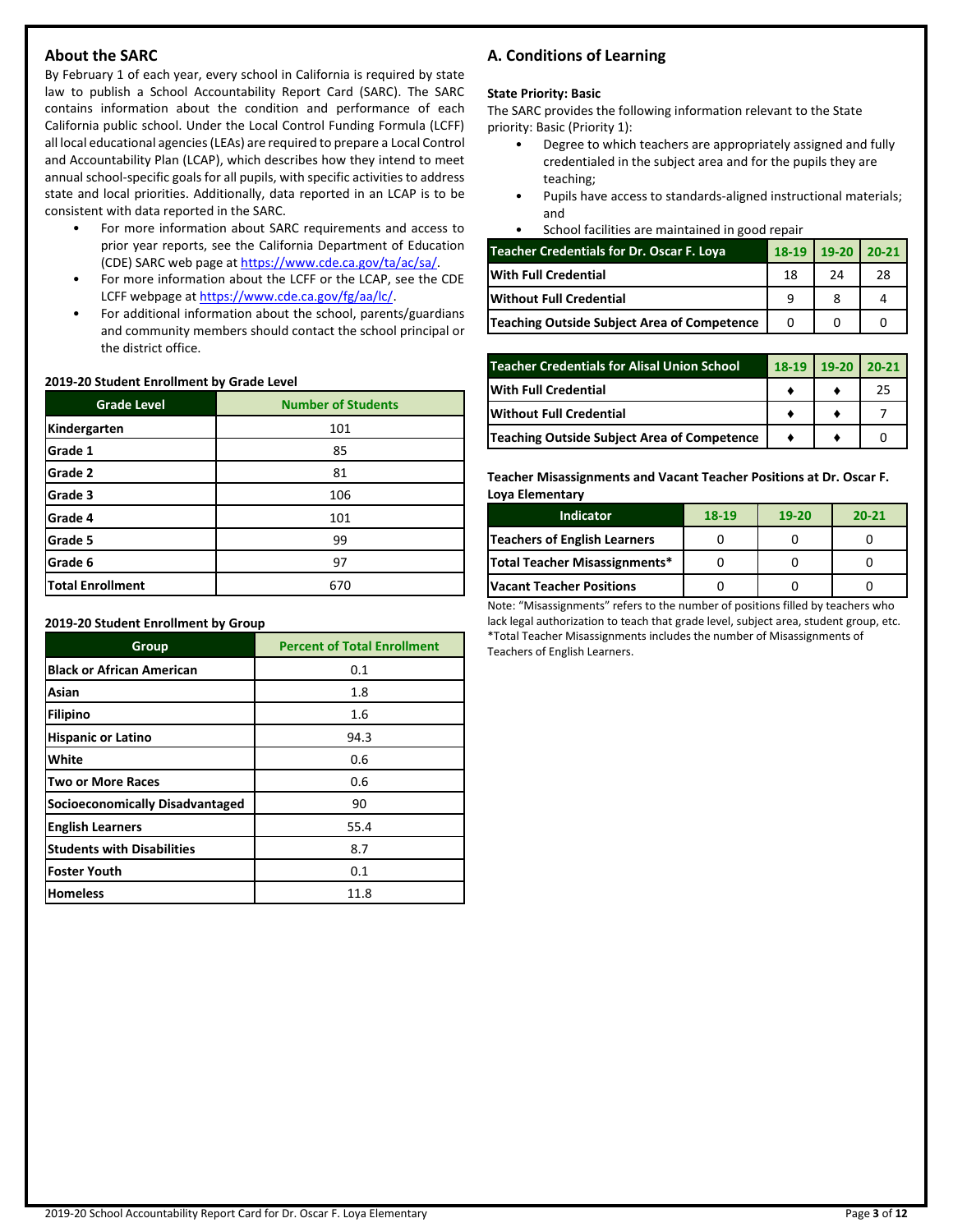# **Quality, Currency, Availability of Textbooks and Instructional Materials (School Year 2020-21)**

In order to meet requirements for common core state standards (CCSS), materials were updated as part of the 2018 adoption.

K-6 Wonders is used to teaching all Language Arts standards.

In K-6, teachers use Eureka Math.

# **Textbooks and Instructional Materials Year and month in which data were collected: 2020**

| <b>Core Curriculum Area</b>         | <b>Textbooks and Instructional Materials/Year of Adoption</b>                                                   |                 |  |  |  |
|-------------------------------------|-----------------------------------------------------------------------------------------------------------------|-----------------|--|--|--|
| <b>Reading/Language Arts</b>        | McMillan / McGraw-Hill, Wonders- K-3, Adopted 2017<br>McMillan / McGraw-Hill, Wonders- 4-6, Adopted 2018        |                 |  |  |  |
|                                     | The textbooks listed are from most recent adoption:<br>Percent of students lacking their own assigned textbook: | Yes<br>$\Omega$ |  |  |  |
| <b>Mathematics</b>                  | Eureka Math, Adopted 2018                                                                                       |                 |  |  |  |
|                                     | The textbooks listed are from most recent adoption:<br>Percent of students lacking their own assigned textbook: | Yes<br>0        |  |  |  |
| <b>Science</b>                      | Twig Science, Adopted 2019                                                                                      |                 |  |  |  |
|                                     | The textbooks listed are from most recent adoption:                                                             | <b>Yes</b>      |  |  |  |
|                                     | Percent of students lacking their own assigned textbook:                                                        | 0               |  |  |  |
| <b>History-Social Science</b>       | McGraw Hill, Imapact / Impacto, 4th-6th Grades - Adopted May 2019<br>McGraw-Hill, Vistas - Adopted 2006         |                 |  |  |  |
|                                     | The textbooks listed are from most recent adoption:                                                             | Yes             |  |  |  |
|                                     | Percent of students lacking their own assigned textbook:                                                        | 0               |  |  |  |
| <b>Foreign Language</b>             | Not applicable                                                                                                  |                 |  |  |  |
|                                     | The textbooks listed are from most recent adoption:                                                             | No              |  |  |  |
|                                     | Percent of students lacking their own assigned textbook:                                                        | 0               |  |  |  |
| <b>Health</b>                       | Not applicable                                                                                                  |                 |  |  |  |
|                                     | The textbooks listed are from most recent adoption:                                                             | No              |  |  |  |
|                                     | Percent of students lacking their own assigned textbook:                                                        | 0               |  |  |  |
| <b>Visual and Performing Arts</b>   | Not applicable                                                                                                  |                 |  |  |  |
|                                     | The textbooks listed are from most recent adoption:                                                             | <b>No</b>       |  |  |  |
|                                     | Percent of students lacking their own assigned textbook:                                                        | 0               |  |  |  |
| <b>Science Laboratory Equipment</b> | Not applicable                                                                                                  |                 |  |  |  |
|                                     | The textbooks listed are from most recent adoption:                                                             | No.             |  |  |  |
|                                     | Percent of students lacking their own assigned textbook:                                                        | 0               |  |  |  |

Note: Cells with N/A values do not require data.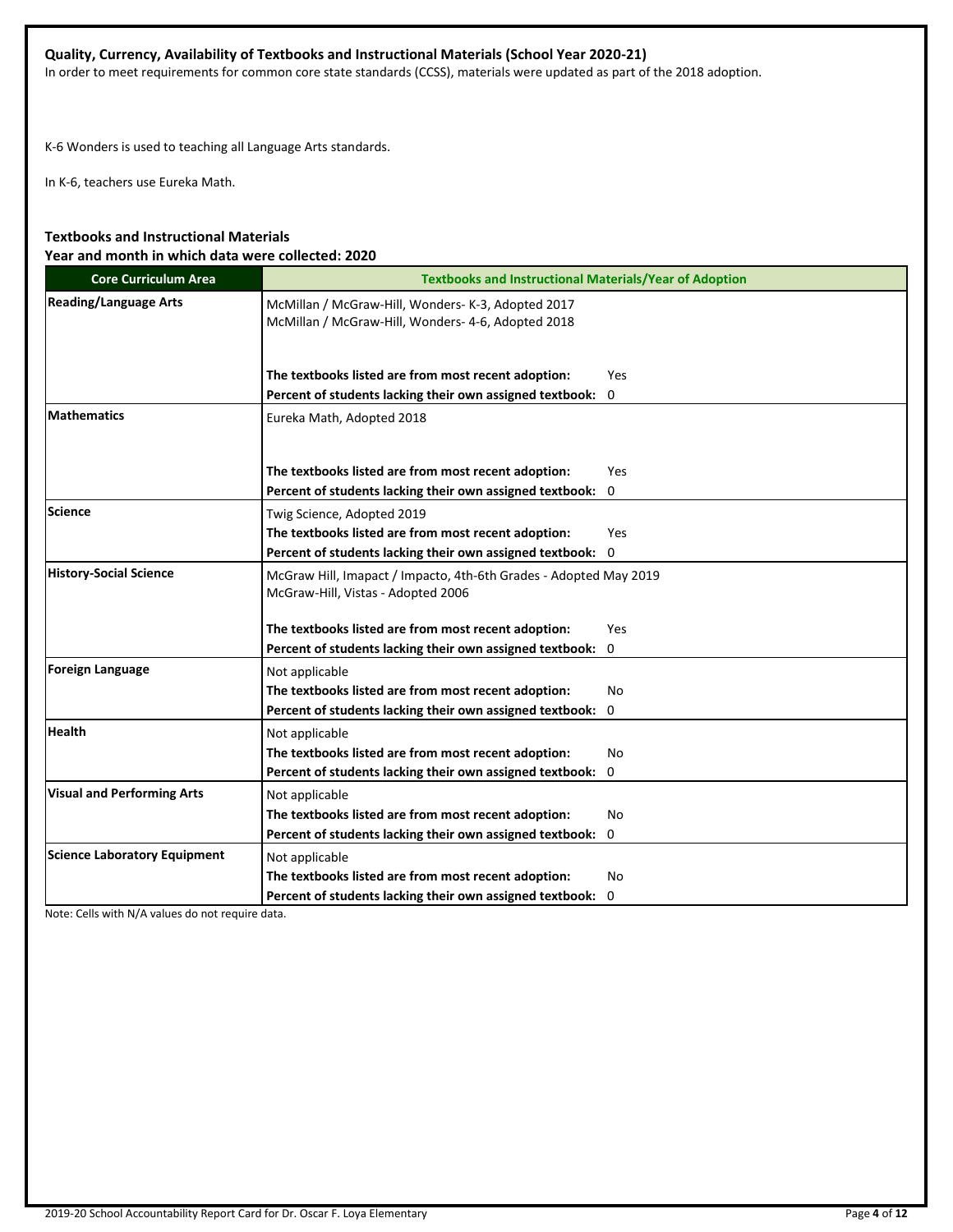### **School Facility Conditions and Planned Improvements (Most Recent Year)**

Dr. Oscar F. Loya Elementary School is in its twentieth year of existence. The school continues to be in excellent condition. A district team and custodial staff at the school monitor the facilities regularly. Custodians clean occupied spaces daily and outdoor facilities are checked and cleaned daily. Damage or hazards are reported as needed and follow-up documentation is prepared. Graffiti is removed or covered over as soon as possible. A quick response to hazardous conditions is a number-one priority for the district.

Our school site was inspected in September, 2017 using the School Facility Conditions Evaluation Form provided by the state of California. All areas of the school were determined to be in good repair and excellent condition.

At the end of 2013-2014, a new grass field was approved to for use starting 2014-2015.

At the end of 2016-2017, new blacktop area.

At the end of September 2018, solar panels were installed in the school's playground (blacktop) area, and lightning systems in the entire school (classrooms/office/multi-purpose).

In Winter 2019, censors were upgraded in the multi-purpose/cafeteria.

### **School Facility Good Repair Status (Most Recent Year)**

Using the **most recently collected** FIT data (or equivalent), provide the following:

- Determination of repair status for systems listed
- Description of any needed maintenance to ensure good repair
- The year and month in which the data were collected
- The rate for each system inspected
- The overall rating

### **Year and month in which data were collected: August, 2020**

| <b>System Inspected</b>                                                   | <b>Repair Status</b>     | <b>Repair Needed and</b><br><b>Action Taken or Planned</b> |
|---------------------------------------------------------------------------|--------------------------|------------------------------------------------------------|
| <b>Systems:</b><br>Gas Leaks, Mechanical/HVAC, Sewer                      | Good                     |                                                            |
| Interior:<br><b>Interior Surfaces</b>                                     | Good                     |                                                            |
| <b>Cleanliness:</b><br>Overall Cleanliness, Pest/ Vermin Infestation      | Good                     |                                                            |
| Electrical:<br>Electrical                                                 | Good                     |                                                            |
| <b>Restrooms/Fountains:</b><br>Restrooms, Sinks/ Fountains                | Good                     |                                                            |
| Safety:<br>Fire Safety, Hazardous Materials                               | Good                     |                                                            |
| Structural:<br>Structural Damage, Roofs                                   | Good                     |                                                            |
| <b>External:</b><br>Playground/School Grounds, Windows/Doors/Gates/Fences | Good                     |                                                            |
| <b>Overall Rating</b>                                                     | <b>Exemplary</b><br>Good |                                                            |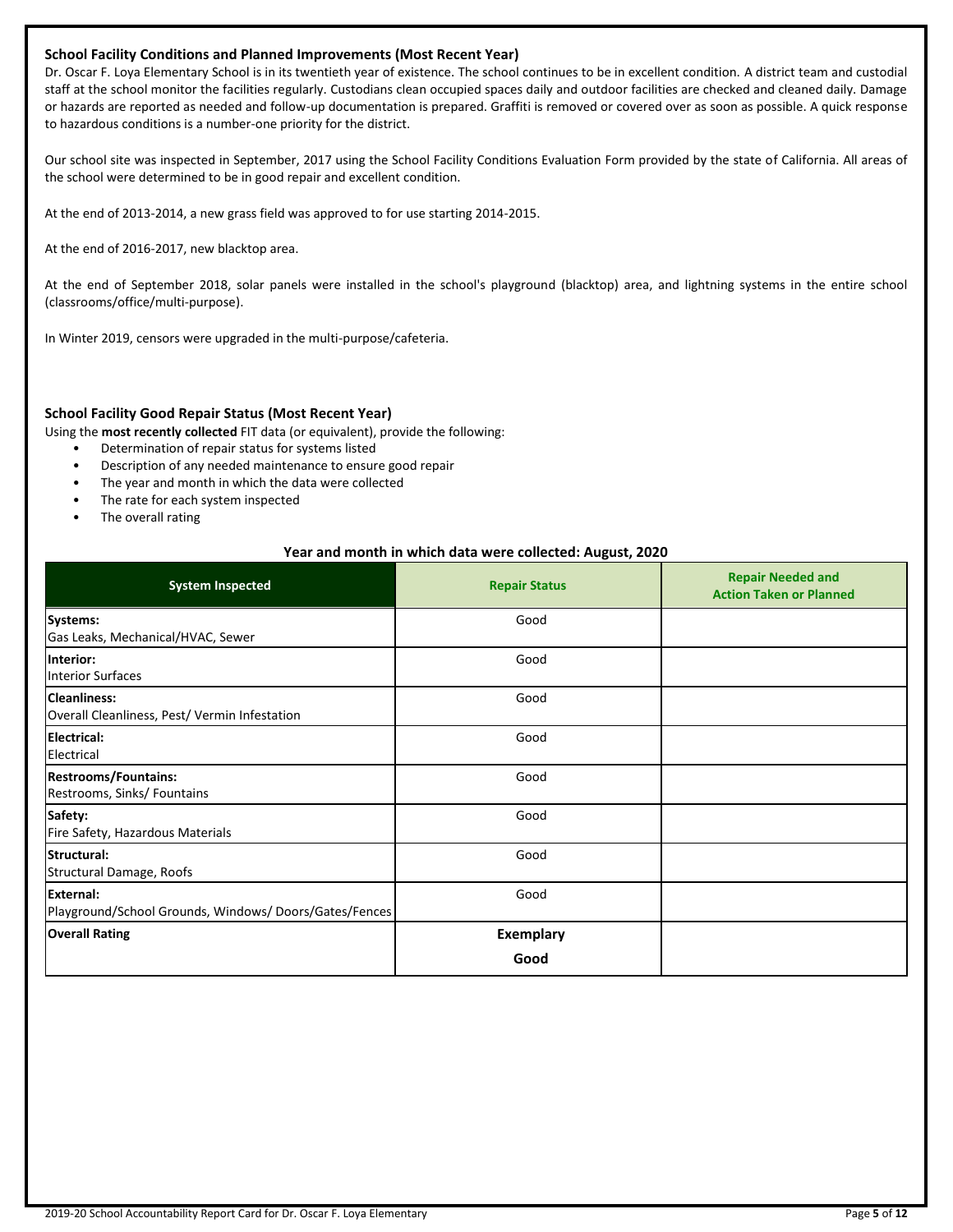# **B. Pupil Outcomes**

# **State Priority: Pupil Achievement**

The SARC provides the following information relevant to the State priority: Pupil Achievement (Priority 4):

- **Statewide assessments** (i.e., California Assessment of Student Performance and Progress [CAASPP] System, which includes the Smarter Balanced Summative Assessments for students in the general education population and the California Alternate Assessments [CAAs] for English language arts/literacy [ELA] and mathematics given in grades three through eight and grade eleven. Only eligible students may participate in the administration of the CAAs. CAAs items are aligned with alternate achievement standards, which are linked with the Common Core State Standards [CCSS] for students with the most significant cognitive disabilities); and
- The percentage of students who have successfully completed courses that satisfy the requirements for entrance to the University of California and the California State University, or career technical education sequences or programs of study.

# **CAASPP Test Results in ELA and Mathematics for All Students Grades Three through Eight and Grade Eleven**

**Percentage of Students Meeting or Exceeding the State Standard**

| <b>Subject</b> | <b>School</b><br>18-19 | <b>School</b><br>19-20 | <b>District</b><br>18-19 | <b>District</b><br>19-20 | <b>State</b><br>18-19 | <b>State</b><br>19-20 |
|----------------|------------------------|------------------------|--------------------------|--------------------------|-----------------------|-----------------------|
| ELA            | 39                     | N/A                    | 36                       | N/A                      | 50                    | N/A                   |
| <b>Math</b>    | 31                     | N/A                    | 28                       | N/A                      | 39                    | N/A                   |

Note: Cells with N/A values do not require data.

Note: The 2019-2020 data are not available. Due to the COVID-19 pandemic, Executive Order N-30-20 was issued which waived the requirement for statewide testing for the 2019-2020 school year.

Note: Percentages are not calculated when the number of students tested is ten or less, either because the number of students in this category is too small for statistical accuracy or to protect student privacy.

Note: ELA and mathematics test results include the Smarter Balanced Summative Assessment and the CAA. The "Percent Met or Exceeded" is calculated by taking the total number of students who met or exceeded the standard on the Smarter Balanced Summative Assessment plus the total number of students who met the standard (i.e., achieved Level 3-Alternate) on the CAAs divided by the total number of students who participated in both assessments.

# **CAASPP Test Results in Science for All Students Grades Five, Eight, and High School**

# **Percentage of Students Meeting or Exceeding the State Standard**

| <b>Subject</b> | <b>School</b> | <b>School</b> | <b>District</b> | <b>District</b> | <b>State</b> | <b>State</b> |
|----------------|---------------|---------------|-----------------|-----------------|--------------|--------------|
|                | 18-19         | 19-20         | 18-19           | $19 - 20$       | 18-19        | 19-20        |
| Science        | 15            | N/A           | 13              | N/A             | 30           | N/A          |

Note: Cells with N/A values do not require data.

Note: The 2019-2020 data are not available. Due to the COVID-19 pandemic, Executive Order N-30-20 was issued which waived the requirement for statewide testing for the 2019-2020 school year.

Note: The new California Science Test (CAST) was first administered operationally in the 2018-2019 school year.

# **State Priority: Other Pupil Outcomes**

The SARC provides the following information relevant to the State priority: Other Pupil Outcomes (Priority 8):

Pupil outcomes in the subject areas of physical education.

# **2019-20 Percent of Students Meeting Fitness Standards**

| Grade<br>Level | 4 of 6                                          | $5$ of 6 | 6 of 6 |
|----------------|-------------------------------------------------|----------|--------|
|                | N/A                                             | N/A      | N/A    |
|                | N/A                                             | N/A      | N/A    |
| 9              | N/A                                             | N/A      | N/A    |
|                | Netou Colle with N/A volves do not require data |          |        |

Note: Cells with N/A values do not require data.

Note: The 2019–2020 data are not available. Due to the COVID-19 pandemic, Executive Order N-56-20 was issued which waived the requirement to administer the physical fitness performance test for the 2019–2020 school year.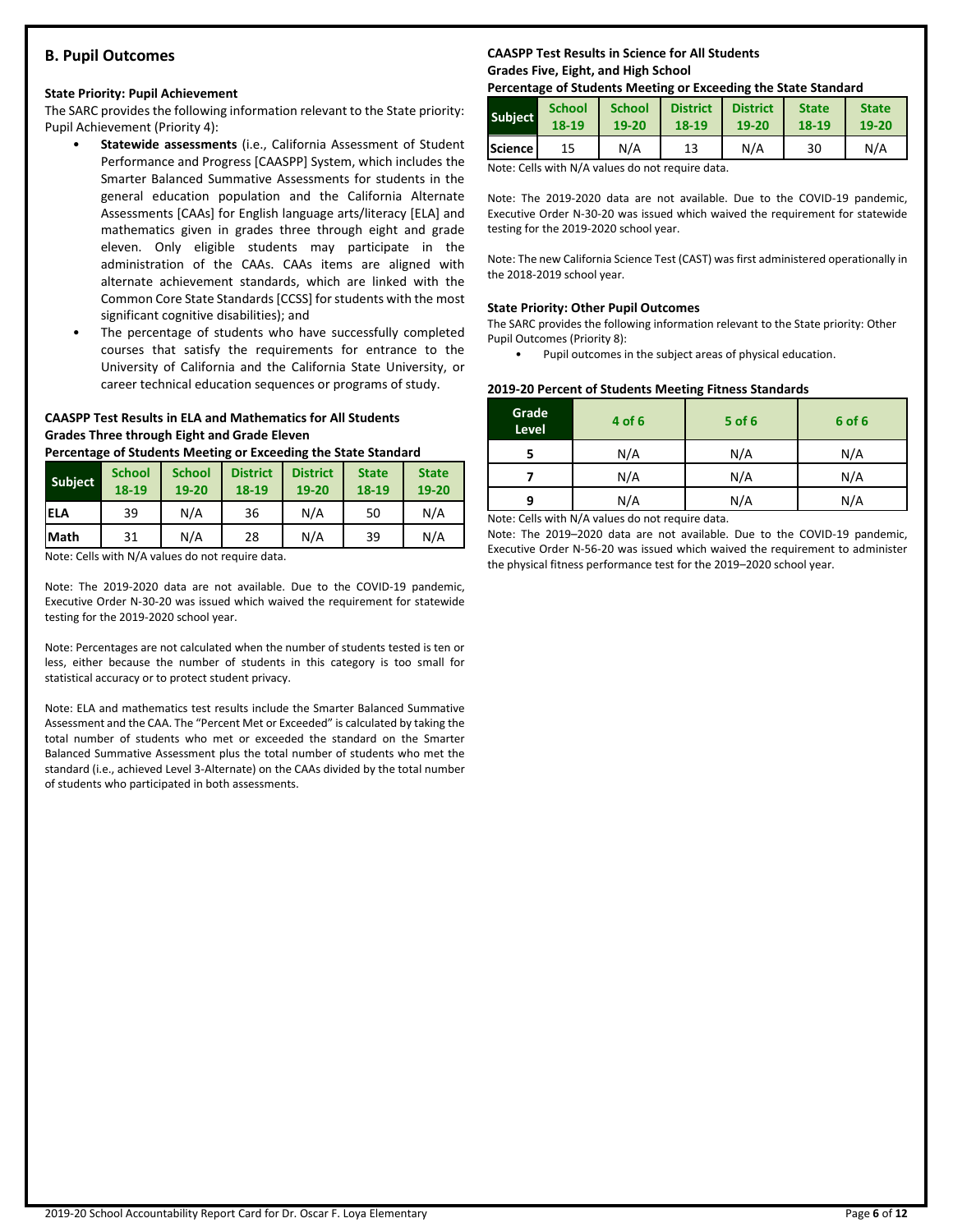| <b>Student Group</b>                                 | <b>Total</b><br><b>Enrollment</b> | <b>Number</b><br><b>Tested</b> | <b>Percent</b><br><b>Tested</b> | <b>Percent</b><br><b>Not Tested</b> | <b>Percent</b><br><b>Met or Exceeded</b> |
|------------------------------------------------------|-----------------------------------|--------------------------------|---------------------------------|-------------------------------------|------------------------------------------|
| <b>All Students</b>                                  | N/A                               | N/A                            | N/A                             | N/A                                 | N/A                                      |
| <b>Male</b>                                          | N/A                               | N/A                            | N/A                             | N/A                                 | N/A                                      |
| Female                                               | N/A                               | N/A                            | N/A                             | N/A                                 | N/A                                      |
| <b>Black or African American</b>                     | N/A                               | N/A                            | N/A                             | N/A                                 | N/A                                      |
| American Indian or Alaska Native                     | N/A                               | N/A                            | N/A                             | N/A                                 | N/A                                      |
| <b>Asian</b>                                         | N/A                               | N/A                            | N/A                             | N/A                                 | N/A                                      |
| <b>Filipino</b>                                      | N/A                               | N/A                            | N/A                             | N/A                                 | N/A                                      |
| <b>Hispanic or Latino</b>                            | N/A                               | N/A                            | N/A                             | N/A                                 | N/A                                      |
| Native Hawaiian or Pacific Islander                  | N/A                               | N/A                            | N/A                             | N/A                                 | N/A                                      |
| White                                                | N/A                               | N/A                            | N/A                             | N/A                                 | N/A                                      |
| <b>Two or More Races</b>                             | N/A                               | N/A                            | N/A                             | N/A                                 | N/A                                      |
| <b>Socioeconomically Disadvantaged</b>               | N/A                               | N/A                            | N/A                             | N/A                                 | N/A                                      |
| <b>English Learners</b>                              | N/A                               | N/A                            | N/A                             | N/A                                 | N/A                                      |
| <b>Students with Disabilities</b>                    | N/A                               | N/A                            | N/A                             | N/A                                 | N/A                                      |
| <b>Students Receiving Migrant Education Services</b> | N/A                               | N/A                            | N/A                             | N/A                                 | N/A                                      |
| <b>Foster Youth</b>                                  | N/A                               | N/A                            | N/A                             | N/A                                 | N/A                                      |
| <b>Homeless</b>                                      | N/A                               | N/A                            | N/A                             | N/A                                 | N/A                                      |

Note: Cells with N/A values do not require data.

Note: The 2019-2020 data are not available. Due to the COVID-19 pandemic, Executive Order N-30-20 was issued which waived the requirement for statewide testing for the 2019-2020 school year.

# **CAASPP Test Results in ELA by Student Group**

**Grades Three through Eight and Grade Eleven (School Year 2019-2020)**

| <b>Student Group</b>                                 | .,<br><b>Total</b><br><b>Enrollment</b> | <b>Number</b><br><b>Tested</b> | <b>Percent</b><br><b>Tested</b> | <b>Percent</b><br><b>Not Tested</b> | <b>Percent</b><br><b>Met or Exceeded</b> |
|------------------------------------------------------|-----------------------------------------|--------------------------------|---------------------------------|-------------------------------------|------------------------------------------|
| <b>All Students</b>                                  | N/A                                     | N/A                            | N/A                             | N/A                                 | N/A                                      |
| Male                                                 | N/A                                     | N/A                            | N/A                             | N/A                                 | N/A                                      |
| Female                                               | N/A                                     | N/A                            | N/A                             | N/A                                 | N/A                                      |
| <b>Black or African American</b>                     | N/A                                     | N/A                            | N/A                             | N/A                                 | N/A                                      |
| American Indian or Alaska Native                     | N/A                                     | N/A                            | N/A                             | N/A                                 | N/A                                      |
| Asian                                                | N/A                                     | N/A                            | N/A                             | N/A                                 | N/A                                      |
| <b>Filipino</b>                                      | N/A                                     | N/A                            | N/A                             | N/A                                 | N/A                                      |
| <b>Hispanic or Latino</b>                            | N/A                                     | N/A                            | N/A                             | N/A                                 | N/A                                      |
| Native Hawaiian or Pacific Islander                  | N/A                                     | N/A                            | N/A                             | N/A                                 | N/A                                      |
| White                                                | N/A                                     | N/A                            | N/A                             | N/A                                 | N/A                                      |
| <b>Two or More Races</b>                             | N/A                                     | N/A                            | N/A                             | N/A                                 | N/A                                      |
| <b>Socioeconomically Disadvantaged</b>               | N/A                                     | N/A                            | N/A                             | N/A                                 | N/A                                      |
| <b>English Learners</b>                              | N/A                                     | N/A                            | N/A                             | N/A                                 | N/A                                      |
| <b>Students with Disabilities</b>                    | N/A                                     | N/A                            | N/A                             | N/A                                 | N/A                                      |
| <b>Students Receiving Migrant Education Services</b> | N/A                                     | N/A                            | N/A                             | N/A                                 | N/A                                      |
| <b>Foster Youth</b>                                  | N/A                                     | N/A                            | N/A                             | N/A                                 | N/A                                      |
| <b>Homeless</b>                                      | N/A                                     | N/A                            | N/A                             | N/A                                 | N/A                                      |

Note: Cells with N/A values do not require data.

Note: The 2019-2020 data are not available. Due to the COVID-19 pandemic, Executive Order N-30-20 was issued which waived the requirement for statewide testing for the 2019-2020 school year.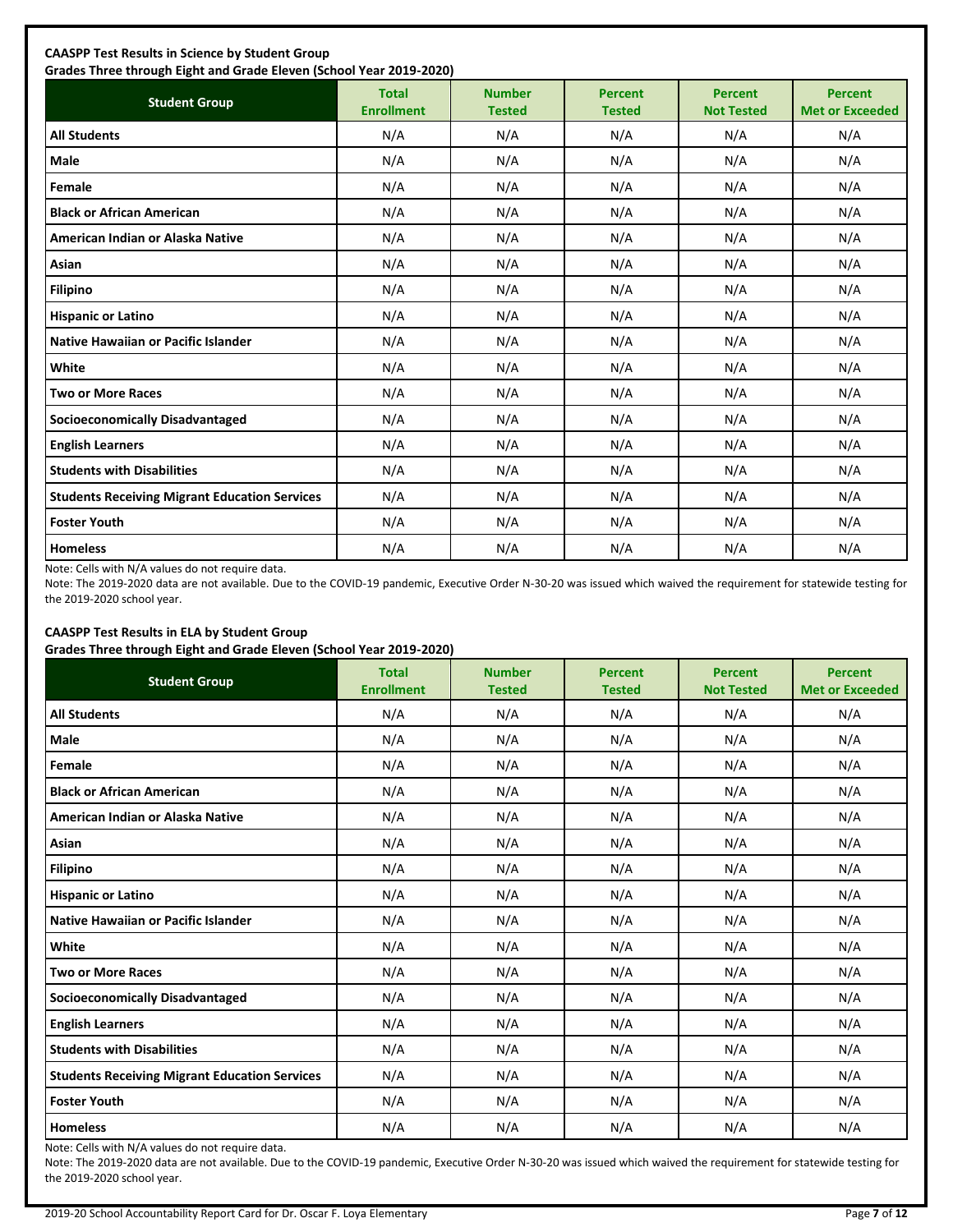### **CAASPP Test Results in Mathematics by Student Group Grades Three through Eight and Grade Eleven (School Year 2019-2020)**

| Grades Timed through Eight and Grade Eleven (School Tear 2015-2020)<br><b>Student Group</b> | <b>Total</b><br><b>Enrollment</b> | <b>Number</b><br><b>Tested</b> | <b>Percent</b><br><b>Tested</b> | <b>Percent</b><br><b>Not Tested</b> | <b>Percent</b><br><b>Met or Exceeded</b> |
|---------------------------------------------------------------------------------------------|-----------------------------------|--------------------------------|---------------------------------|-------------------------------------|------------------------------------------|
| <b>All Students</b>                                                                         | N/A                               | N/A                            | N/A                             | N/A                                 | N/A                                      |
| Male                                                                                        | N/A                               | N/A                            | N/A                             | N/A                                 | N/A                                      |
| Female                                                                                      | N/A                               | N/A                            | N/A                             | N/A                                 | N/A                                      |
| <b>Black or African American</b>                                                            | N/A                               | N/A                            | N/A                             | N/A                                 | N/A                                      |
| American Indian or Alaska Native                                                            | N/A                               | N/A                            | N/A                             | N/A                                 | N/A                                      |
| Asian                                                                                       | N/A                               | N/A                            | N/A                             | N/A                                 | N/A                                      |
| <b>Filipino</b>                                                                             | N/A                               | N/A                            | N/A                             | N/A                                 | N/A                                      |
| <b>Hispanic or Latino</b>                                                                   | N/A                               | N/A                            | N/A                             | N/A                                 | N/A                                      |
| <b>Native Hawaiian or Pacific Islander</b>                                                  | N/A                               | N/A                            | N/A                             | N/A                                 | N/A                                      |
| White                                                                                       | N/A                               | N/A                            | N/A                             | N/A                                 | N/A                                      |
| <b>Two or More Races</b>                                                                    | N/A                               | N/A                            | N/A                             | N/A                                 | N/A                                      |
| <b>Socioeconomically Disadvantaged</b>                                                      | N/A                               | N/A                            | N/A                             | N/A                                 | N/A                                      |
| <b>English Learners</b>                                                                     | N/A                               | N/A                            | N/A                             | N/A                                 | N/A                                      |
| <b>Students with Disabilities</b>                                                           | N/A                               | N/A                            | N/A                             | N/A                                 | N/A                                      |
| <b>Students Receiving Migrant Education Services</b>                                        | N/A                               | N/A                            | N/A                             | N/A                                 | N/A                                      |
| <b>Foster Youth</b>                                                                         | N/A                               | N/A                            | N/A                             | N/A                                 | N/A                                      |
| <b>Homeless</b>                                                                             | N/A                               | N/A                            | N/A                             | N/A                                 | N/A                                      |

Note: Cells with N/A values do not require data.

Note: The 2019-2020 data are not available. Due to the COVID-19 pandemic, Executive Order N-30-20 was issued which waived the requirement for statewide testing for the 2019-2020 school year.

# **C. Engagement**

### **State Priority: Parental Involvement**

- The SARC provides the following information relevant to the State priority: Parental Involvement (Priority 3):
	- Efforts the school district makes to seek parent input in making decisions for the school district and each school site

### **Opportunities for Parental Involvement (School Year 2020-21)**

Parents play an important role at Dr. Oscar F. Loya Elementary through active participation and involvement in the School Site Council, English Language Advisory Committee, Parent Teacher Club, and other school committees. Together, they advise school's administration in all matters pertaining to the school. This includes annual review of the school budget, Single School Level Plan, School Safety Comprehensive Plan, and school-wide events. Parents are also invited to attend Back-to-School Night in the fall (I.e. first day of school), parent-teacher conferences in the Fall and Spring, and Open House in the Spring. Monthly parent classes are offered through Parenting Workshops, also known as the Koffee Klatch meetings. Some topics presented to parents are as follow: Domestic Violence, Gang Awareness, Child Abuse, Positive Discipline, Nutrition, Character Education, Bullying, Common Core Standards, Triple P, which addresses parenting skills, Immigration, and others. The school also holds ongoing literacy and math trainings were parents get to experienced hands-on activities with their child. Additionally, our school participates on a yearly basis in the Girls, Inc. Program, where mother and daughter get the opportunity to interact in art therapeutic activities to build rapport and a strong mother-to-daughter connection. Nonetheless, Dr. Oscar F. Loya offers parents the opportunity to participate in our Parenting Partners Training, which is an 8 series of workshops offered to parents to enhance parenting and communication skills. A total of 123 families have received certification in Parenting Partners, since 2016. The Child Abuse Prevention Council continues to offer parent workshops. In 2019, about 18 parents completed the first series, "How to raised emotionally healthy children" by Gerald Newmark. A new series was offered in Winter 2019 in the book "To Love Me is to Know Me," by Lynn Lott, and it helped support parents with emotional healing and how to help their inner child; 23 parents completed the series.

Our administration ensures that parents are continually informed of school-wide activities. They inform parents about various volunteer options that include classroom assistance, Leukemia Fundraiser, Food Bank distribution, and helping with school communication. School administrators, school counselors, and family/parent advocates also work closely with families experiencing any difficulties, such as attendance, socio-emotional, home crisis or others. Parents are continually encouraged to participate in all school activities. For parent involvement opportunities, please contact Ms. Diana Garcia, Principal or Mr. Luis Romero, Assistant Principal at (831) 751-1945.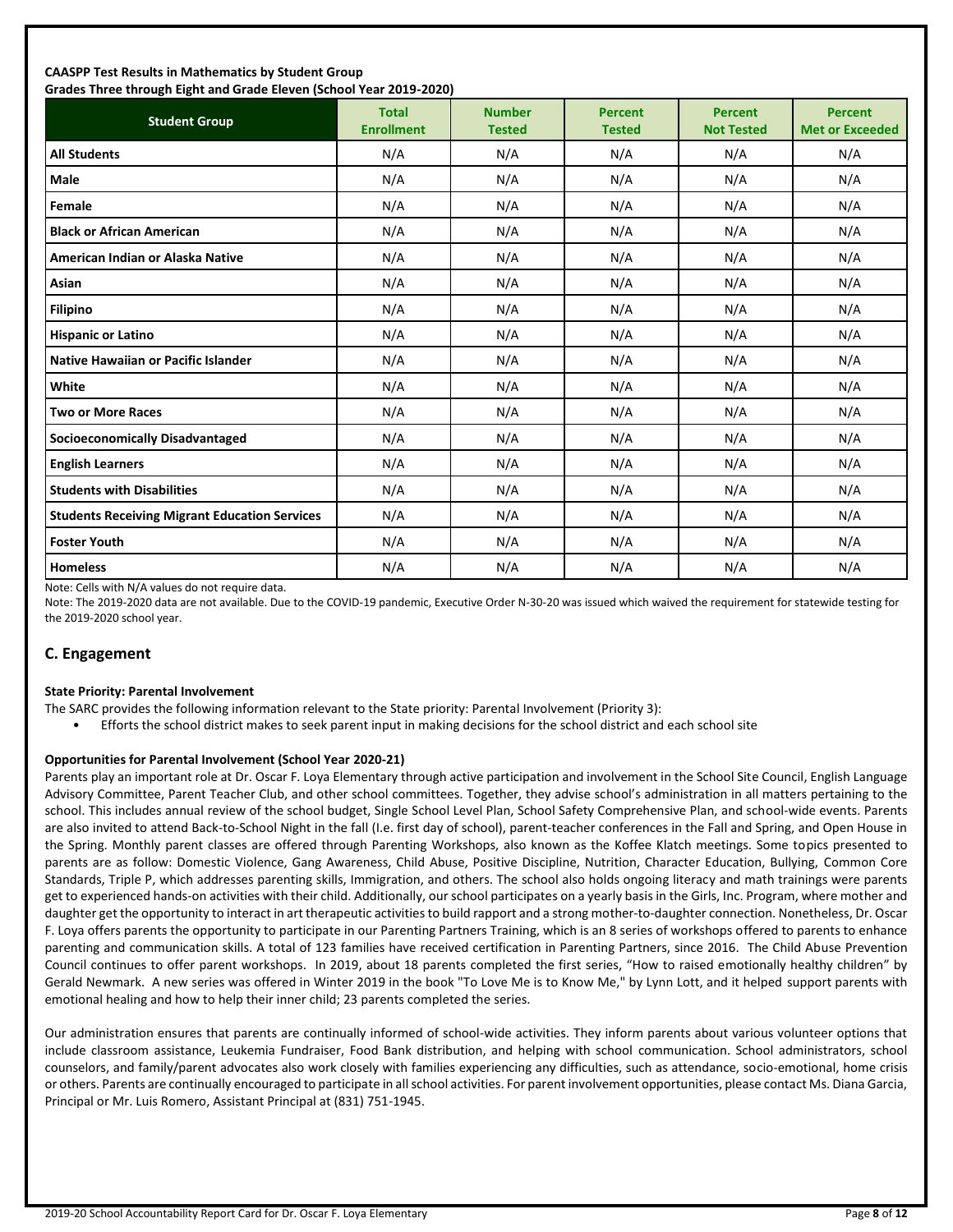### **State Priority: School Climate**

The SARC provides the following information relevant to the State priority: School Climate (Priority 6):

- Pupil suspension rates;
- Pupil expulsion rates; and
- Other local measures on the sense of safety.

### **School Safety Plan (School Year 2020-2021)**

The safety of students and staff is a primary concern at Dr. Oscar F. Loya Elementary School. We provide a safe, clean environment for students, staff, and volunteers. Staff members and students practice monthly safety drills. We have established procedures to ensure the safety of all school members. The safety plan is reviewed annually at the end of May and includes procedures for emergencies, exit routes, and inventories of emergency supplies. We make the plan available in the school office and review it with all staff at our first staff meeting, and mid year to ensure that everyone is clear about the emergency procedures.

All visitors are required to sign in and out at the office, where they receive a visitor's pass, since we are a closed campus. All gates are closed by 8:20 a.m. and reopened by 2:30 p.m. Parents must have a visitor's pass if staying after 8:30 a.m.

Campus supervisors monitor school grounds before and after school, at recesses, and at lunchtime. In addition, two teachers are assigned to yard-duty supervision during the morning and mid-morning recess. Supervisors attend monthly trainings on campus safety, and teachers regularly review the rules for safe, respectful, and responsible behavior. Two campus supervisors have been trained in PBIS.

Nonetheless, every Instructional Leadership Team member, and PBIS member is an active member of the school safety plan. They ensure that their grade level colleagues are aware of the different emergency drills, and the procedures to follow. Parents are also advised of what to do should our school be in an emergency state. Parents are advised via monthly parent newsletters or School Site Council meetings. School Site Council parents and members have been given some training regarding ALICE. Staff at Loya has also been given constant information on ALICE, and six site staff members have been trained on ALICE.

### **Suspensions and Expulsions**

**(data collected between July through June, each full school year respectively)**

| Rate               | <b>School</b><br>2017-18 | <b>School</b><br>2018-19 | <b>District</b><br>2017-18 | <b>District</b><br>2018-19 | <b>State</b><br>2017-18 | <b>State</b><br>2018-19 |
|--------------------|--------------------------|--------------------------|----------------------------|----------------------------|-------------------------|-------------------------|
| <b>Suspensions</b> | 2.6                      | 0.6                      | $1.5\,$                    | 1.1                        | 3.5                     | 3.5                     |
| <b>Expulsions</b>  | 0.0                      | 0.0                      | 0.0                        | 0.0                        | 0.1                     | 0.1                     |

### **Suspensions and Expulsions for School Year 2019-2020 Only**

### **(data collected between July through February, partial school year due to the COVID-19 pandemic)**

| Rate               | <b>School</b><br>2019-20 | <b>District</b><br>2019-20 | <b>State</b><br>2019-20 |
|--------------------|--------------------------|----------------------------|-------------------------|
| <b>Suspensions</b> |                          |                            |                         |
| <b>Expulsions</b>  |                          |                            |                         |

Note: The 2019-2020 suspensions and expulsions rate data are not comparable to prior year data because the 2019-2020 school year is a partial school year due to the COVID-19 crisis. As such, it would be inappropriate to make any comparisons in rates of suspensions and expulsions in the 2019-2020 school year compared to prior years.

# **D. Other SARC Information**

The information in this section is required to be in the SARC but is not included in the state priorities for LCFF.

### **Ratio of Pupils to Academic Counselor (School Year 2019-2020)**

| <b>Title</b>        | <b>Ratio</b> |
|---------------------|--------------|
| Academic Counselor* | $\sim$       |
| hlal                | 07 C         |

\*One full time equivalent (FTE) equals one staff member working full time; one FTE could also represent two staff members who each work 50 percent of full time.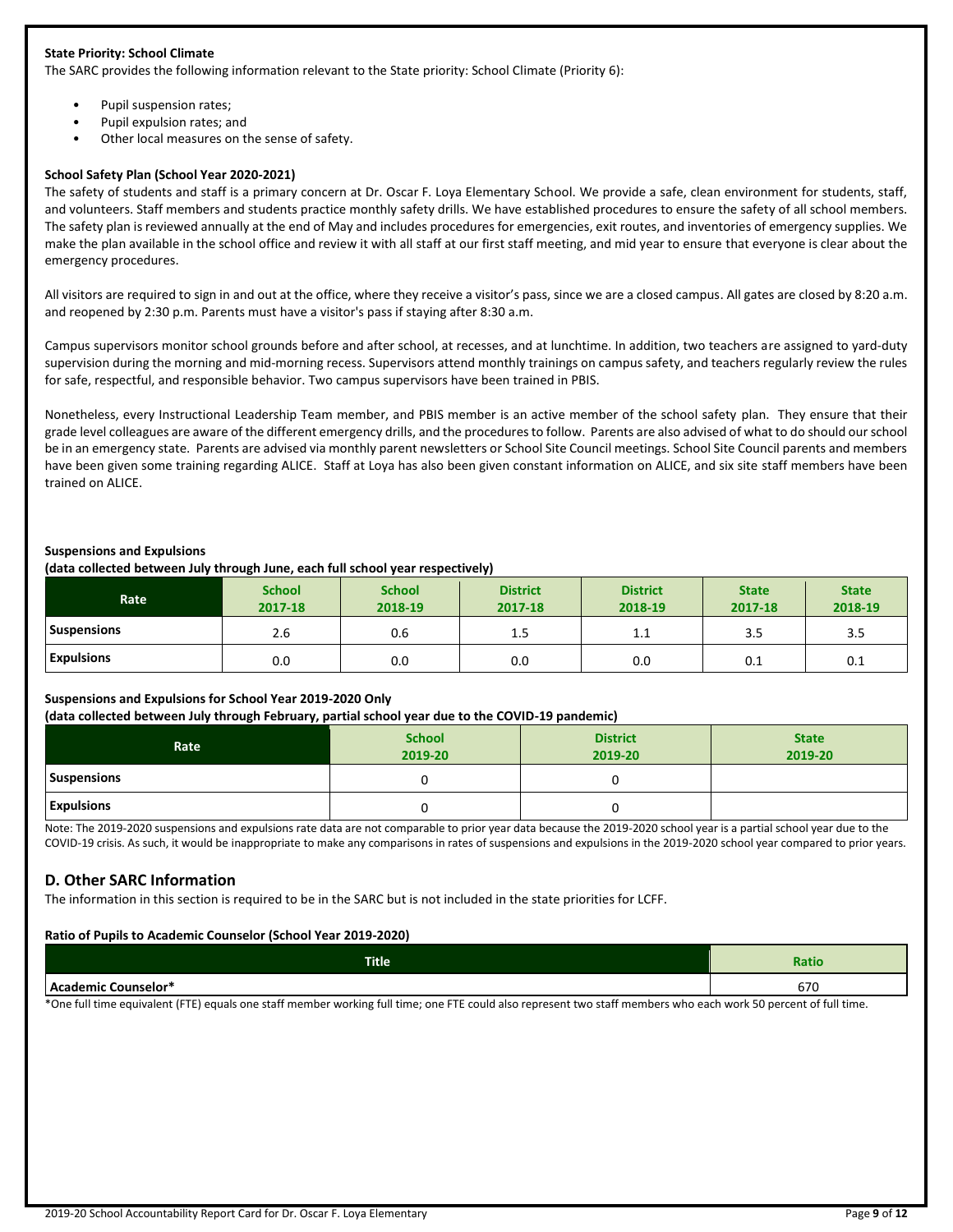| <b>Title</b>                                               | Number of Full-Time Equivalent<br>(FTE) |
|------------------------------------------------------------|-----------------------------------------|
| <b>Counselor (Social/Behavioral or Career Development)</b> |                                         |
| Library Media Teacher (Librarian)                          |                                         |
| Library Media Services Staff (Paraprofessional)            |                                         |
| Psychologist                                               |                                         |
| <b>Social Worker</b>                                       |                                         |
| l Nurse                                                    |                                         |
| Speech/Language/Hearing Specialist                         |                                         |
| <b>Resource Specialist (non-teaching)</b>                  |                                         |
| <b>Other</b>                                               |                                         |

\*One Full Time Equivalent (FTE) equals one staff member working full time; one FTE could also represent two staff members who each work 50 percent of full time.

### **Average Class Size and Class Size Distribution (Elementary)**

| Grade<br>Level | 2017-18<br><b>Average</b><br><b>Class</b><br><b>Size</b> | 2017-18<br># of<br>Classes*<br><b>Size</b><br>$1 - 20$ | 2017-18<br># of<br>Classes*<br><b>Size</b><br>$21 - 32$ | . .<br>2017-18<br># of<br>Classes*<br><b>Size</b><br>$33+$ | 2018-19<br><b>Average</b><br><b>Class</b><br><b>Size</b> | 2018-19<br># of<br>Classes*<br><b>Size</b><br>$1 - 20$ | 2018-19<br># of<br>Classes*<br><b>Size</b><br>21-32 | 2018-19<br># of<br>Classes*<br><b>Size</b><br>$33+$ | 2019-20<br>Average<br><b>Class</b><br><b>Size</b> | 2019-20<br># of<br>Classes*<br><b>Size</b><br>$1 - 20$ | 2019-20<br># of<br>Classes*<br><b>Size</b><br>$21 - 32$ | 2019-20<br># of<br>Classes*<br><b>Size</b><br>$33+$ |
|----------------|----------------------------------------------------------|--------------------------------------------------------|---------------------------------------------------------|------------------------------------------------------------|----------------------------------------------------------|--------------------------------------------------------|-----------------------------------------------------|-----------------------------------------------------|---------------------------------------------------|--------------------------------------------------------|---------------------------------------------------------|-----------------------------------------------------|
| К              | 22                                                       | $\mathbf{1}$                                           | 4                                                       |                                                            | 26                                                       |                                                        | 4                                                   |                                                     | 10                                                | 10                                                     |                                                         |                                                     |
| $\mathbf{1}$   | 25                                                       |                                                        | 4                                                       |                                                            | 26                                                       |                                                        | 3                                                   |                                                     | 27                                                |                                                        | 3                                                       |                                                     |
| $\overline{2}$ | 24                                                       |                                                        | 4                                                       |                                                            | 25                                                       |                                                        | 4                                                   |                                                     | 26                                                |                                                        | 3                                                       |                                                     |
| 3              | 23                                                       | $\mathbf{1}$                                           | 3                                                       |                                                            | 25                                                       |                                                        | 4                                                   |                                                     | 25                                                |                                                        | 4                                                       |                                                     |
| 4              | 29                                                       |                                                        | 3                                                       |                                                            | 26                                                       | 1                                                      | 3                                                   |                                                     | 24                                                |                                                        | 4                                                       |                                                     |
| 5              | 33                                                       |                                                        | $\mathbf{1}$                                            | 2                                                          | 28                                                       |                                                        | 3                                                   |                                                     | 31                                                |                                                        | 3                                                       |                                                     |
| 6              | 21                                                       | $\overline{2}$                                         | 4                                                       |                                                            | 26                                                       | 1                                                      | 3                                                   |                                                     | 30                                                |                                                        | 3                                                       |                                                     |
| Other**        | 11                                                       | $\mathbf 1$                                            |                                                         |                                                            | 9                                                        | 1                                                      |                                                     |                                                     | 10                                                | 3                                                      |                                                         |                                                     |

\*Number of classes indicates how many classes fall into each size category (a range of total students per class).

\*\* "Other" category is for multi-grade level classes.

### **Professional Development (Most Recent Three Years)**

| <b>Measure</b>                                                                  | 2018-19 | 2019-20 | 2020-2 |
|---------------------------------------------------------------------------------|---------|---------|--------|
| Number of school days dedicated to Staff Development and Continuous Improvement |         |         |        |

The major areas of professional development for teachers in 2019-2020 included the following:

- Common Core Standards-Based planning for instruction, learning and assessment
- Close Reading Phases 1-3 based on Dr. Douglas Fisher
- Visible Learning in Literacy and Assessments based on John Hattie, Dr. Douglas Fisher, Nancy Frey, and Dr. Olivia Amador
- English Language Development (integrated vs Designated ELD) and New ELD Generation Standards
- Evidence Based Questions & Responses
- Text Complexity through Dr. John Nelson
- Coaching Cycles (for Academic Coaches)
- Teaching to the Math standards (primary grade teacher)
- 8 Mathematical Practices-How to apply them in your classroom?
- Academic Discourse-What meaningful and purposeful academic discourse looks like?
- Engage Ny Math-Provided through Linda Dilger
- Technology Professional Development through Mr. Cogswell
- Balanced Literacy Approach Program for K-2 teachers through District Coaches
- Write Up a STORM through Wilda Storm and Brittany Callaghan
- Project GLAD through Noshaba Afzal
- Visible Learning in Mathematics by John Hattie, Nancy Frey, and Dough Fisher
- Visible Learning in Mathematics by William Melman
- Teacher Clarity by Olivia Amador
- Socio-Emotional Learning in the Classroom by Douglas Fisher
- Eureka Math ongoing professional development via District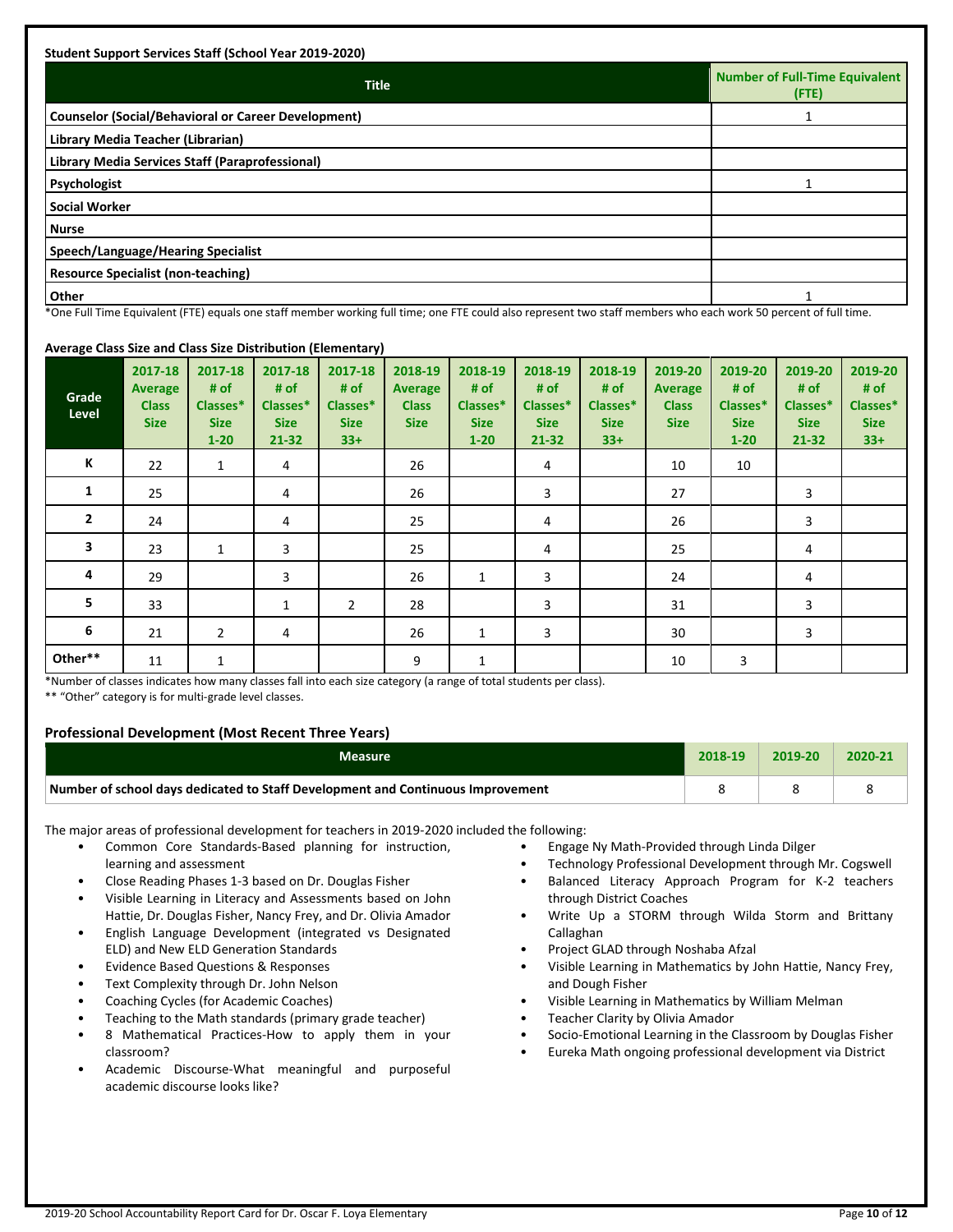Professional development has and will continue to be delivered through staff meetings, site PD's, and grade level sessions during regular work days with release time for classroom teachers.

Teachers are supported during implementation by the site's Instructional Coach and GLAD/STORM coaches. Consultant Dr. John Nelson also works closely with site Instructional Leadership Team and School Administration in the areas of CLOSE READING, TEXT DEPENDENT QUESTIONS, HIGHER ORDER QUESTIONING, MATH STRATEGIES, AND BUILDING LANGUAGE ACQUISITION SKILLS.

|  |  |  |  | FY 2018-19 Teacher and Administrative Salaries |  |
|--|--|--|--|------------------------------------------------|--|
|--|--|--|--|------------------------------------------------|--|

| Category                             | <b>District</b><br><b>Amount</b> | <b>State Average for</b><br><b>Districts In Same</b><br><b>Category</b> |
|--------------------------------------|----------------------------------|-------------------------------------------------------------------------|
| <b>Beginning Teacher Salary</b>      | \$45,473                         | \$51,004                                                                |
| <b>Mid-Range Teacher Salary</b>      | \$73,939                         | \$82,919                                                                |
| <b>Highest Teacher Salary</b>        | \$103,036                        | \$104,604                                                               |
| <b>Average Principal Salary (ES)</b> | \$112,875                        | \$131,277                                                               |
| <b>Average Principal Salary (MS)</b> |                                  | \$136,163                                                               |
| <b>Average Principal Salary (HS)</b> |                                  | \$128,660                                                               |
| <b>Superintendent Salary</b>         | \$200,850                        | \$230,860                                                               |

| <b>Percent of District Budget</b> | <b>District</b><br><b>Amount</b> | <b>State Average for</b><br><b>Districts In Same</b><br><b>Category</b> |
|-----------------------------------|----------------------------------|-------------------------------------------------------------------------|
| <b>Teacher Salaries</b>           | 34.0                             | 35.0                                                                    |
| <b>Administrative Salaries</b>    | 6.0                              | 5.0                                                                     |

**FY 2018-19 Expenditures Per Pupil and School Site Teacher Salaries**

| <b>Level</b>       | <b>Total</b> | <b>Restricted</b> | <b>Unrestricted</b> | <b>Average</b><br><b>Teacher</b><br><b>Salary</b> |
|--------------------|--------------|-------------------|---------------------|---------------------------------------------------|
| <b>School Site</b> | \$4,126      | \$587             | \$3,539             | \$65,956                                          |
| <b>District</b>    | N/A          | N/A               | \$5,459             | \$74,617                                          |
| <b>State</b>       | N/A          | N/A               | \$7,750             | \$84,183                                          |

| <b>Percent Differences</b>  | <b>Unrestricted</b> | <b>Average</b><br><b>Teacher</b><br><b>Salary</b> |
|-----------------------------|---------------------|---------------------------------------------------|
| <b>School Site/District</b> | $-42.7$             | $-12.3$                                           |
| <b>School Site/State</b>    | $-74.6$             | $-24.3$                                           |

Note: Cells with N/A values do not require data.

For detailed information on salaries, see the CDE Certificated Salaries & Benefits webpage a[t www.cde.ca.gov/ds/fd/cs/.](http://www.cde.ca.gov/ds/fd/cs/)

### **Types of Services Funded**

Dr. Oscar F. Loya Elementary has upgraded their technology by funding all classrooms with one to one student devices and updating software memory in our computer lab. This is a way to help our technology system be compatible with our Common Core Standards Based requirements. Mounted projectors were also a way to upgrade our technology and make it more accessible and safe for students. All school classrooms have been upgraded with new screens and mounted projectors. 100% of our classrooms have new classroom printers in the classrooms. Dr. Oscar F. Loya has a computer lab with 34 student Mac desktops, 1 teacher desktop, 35 student/teacher rolling chairs, and headphones. Integrated audio/sound systems have been installed in all classrooms. 1:1 devices are available to students in grades TK-6, including our Special Day Classrooms. Three carts on wheels are still available to support any grade level. Kinder and Special Day Classroom have access to the computer lab Monday-Friday, in addition to their 1:1 iPad devices. Currently, our classrooms are being upgraded with new document cameras, which are highly needed for classroom instruction.

Counseling services are funded by Dr. Oscar F. Loya to provide socio-emotional support to our students and families. Counseling services have serviced more than 100 students who on a daily basis struggle with traumas, and other emotional needs, which include low self-esteem. Parents also receive additional supports via community resources, depending on the need. Counselor make referrals outside of school as needed. Our school staff, including administration make family referrals to our Family Resource Centers, currently situated at Alisal Community School, Martin Luther King Jr. School, and Frank Paul Elementary. Our school psychologist also make referrals to our Monterey County Behavioral Health Department as needed.

Accelerated Reader Program is a school wide program being used to motivate students to read, acquire higher vocabulary, and develop strong comprehension skills. Our school focuses on an AR Word Count system, where students are expected to attain a number of word count and meet an 85% in reading comprehension. It is a school-wide goal, and parents enjoy being a part of this challenge as well. Recognition and awards take place twice a year. Our word count is by semesters. All students attaining their goals are recognized and awarded a Trophy, Medal or Certificate; depending on the goal met.

Project GLAD and Write Up a STORM are two consultants funded by Dr. Oscar F. Loya to provide direct professional development and coaching to teachers in the areas of Writing and English Language Development. Coaches provide direct services to students when modeling lessons for teachers. They working with teachers on a monthly basis to monitor and review data, and make adjustments to instruction to ensure student learning goals are met.

Lexia Core 5 after school support services are made available to students needing additional intervention support. Teachers work with a group of no more than 15 students three times a week for an hour. Their focus in English Language Development, and closing the achievement gap. Additional intervention services are available via our ASES program, which is our 3 hour after school program that focuses on homework support, academic support via Read Naturally and Lexia Core, as well as enrichment services via our District Music partnership, art, and STEAM. One hundred students are part of our ASES program. It is open to all students, but students needing academic support are a priority.

Intervention services are also provided from September to May to all K-3rd grade students. These intervention teachers are funded through Title 1 & III monies. The goal is for the intervention teachers to work closely with K-3 teachers and build a strong program that targets students at the "bubble" or "cusp" level. Teacher can then focus on working with students that are not meeting standards. Our K-3 Intervention services are both "pull out" or "push